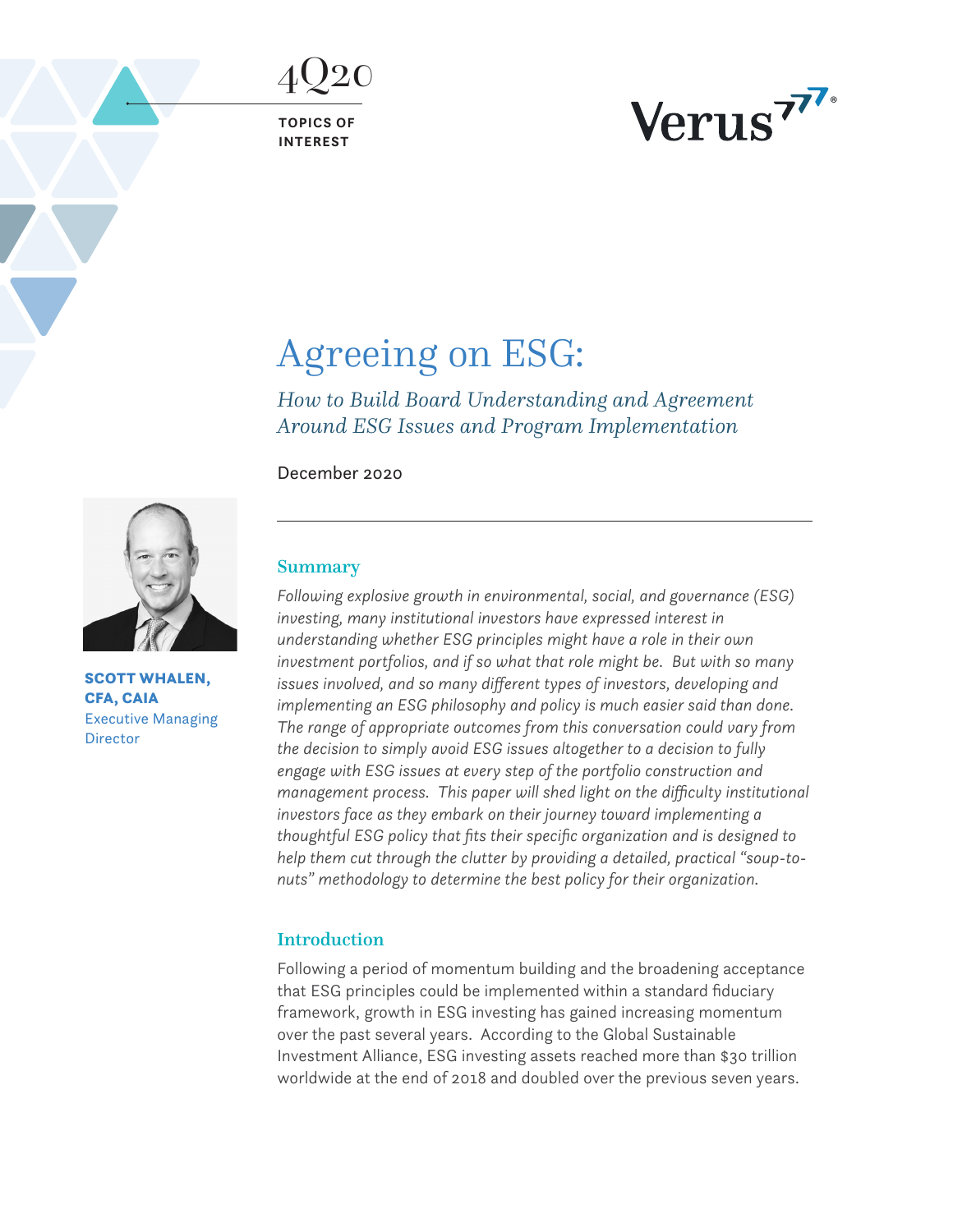In the U.S. alone, ESG investing assets topped \$12 trillion, making up about a quarter of professionally managed assets<sup>1</sup>.

This topic is clearly one that is potentially on the table for discussion for every institutional investor, but that raises important questions about whether and how to proceed. Should each board feel an obligation to discuss it? How should they approach such a discussion? What are the possible outcomes? Is it reasonable to reach a conclusion that ESG is not appropriate for the organization? How do boards ensure the discussion around these issues is inclusive of all points of view and not dominated by a passionate few? Is it reasonable to assume boards can just put the topic on the agenda with the expectation that friendly conversation will naturally lead to consensus and an appropriate outcome?

In "The Judgmental Waiter," a Sound Thinking piece from earlier this year, we established that our neutrality in the ESG discussion is essential to letting our clients freely implement their ESG beliefs in their portfolios without imposing our own viewpoints<sup>2</sup>. We recognize that our clients' views on ESG are diverse, and our advice around ESG is highly customized to reflect that fact.

## Sounds simple, right?

There are really two key reasons why what may seem simple in theory becomes difficult in practice.

First, there are many worthy ESG objectives, but a decision-making body must reach true consensus on what goals to pursue – and indeed whether pursuing any ESG objectives at all is appropriate for the organization. This may be easier for some entities than others. For example, a faith-based organization may focus on simply excluding stocks in particular industries such as those of companies involved with alcohol, tobacco, gambling, and weapons, and may determine that this is not only appropriate but in fact core to their mission. In another case, an eleemosynary organization such as an endowment or foundation may choose to focus a portion of its investment portfolio on companies that support its specific mission. At least these entities typically exist based on a shared set of beliefs or views on the positive societal impact they are trying to effect. On the other hand, imagine how difficult this consensus-building exercise becomes with a pension plan with the diversity of views of individual Board member let alone the views of the multitude of plan beneficiaries.

The table below represents just one of many examples of potential ESG criteria that can be used by decision makers interested in ESG investing<sup>3</sup>.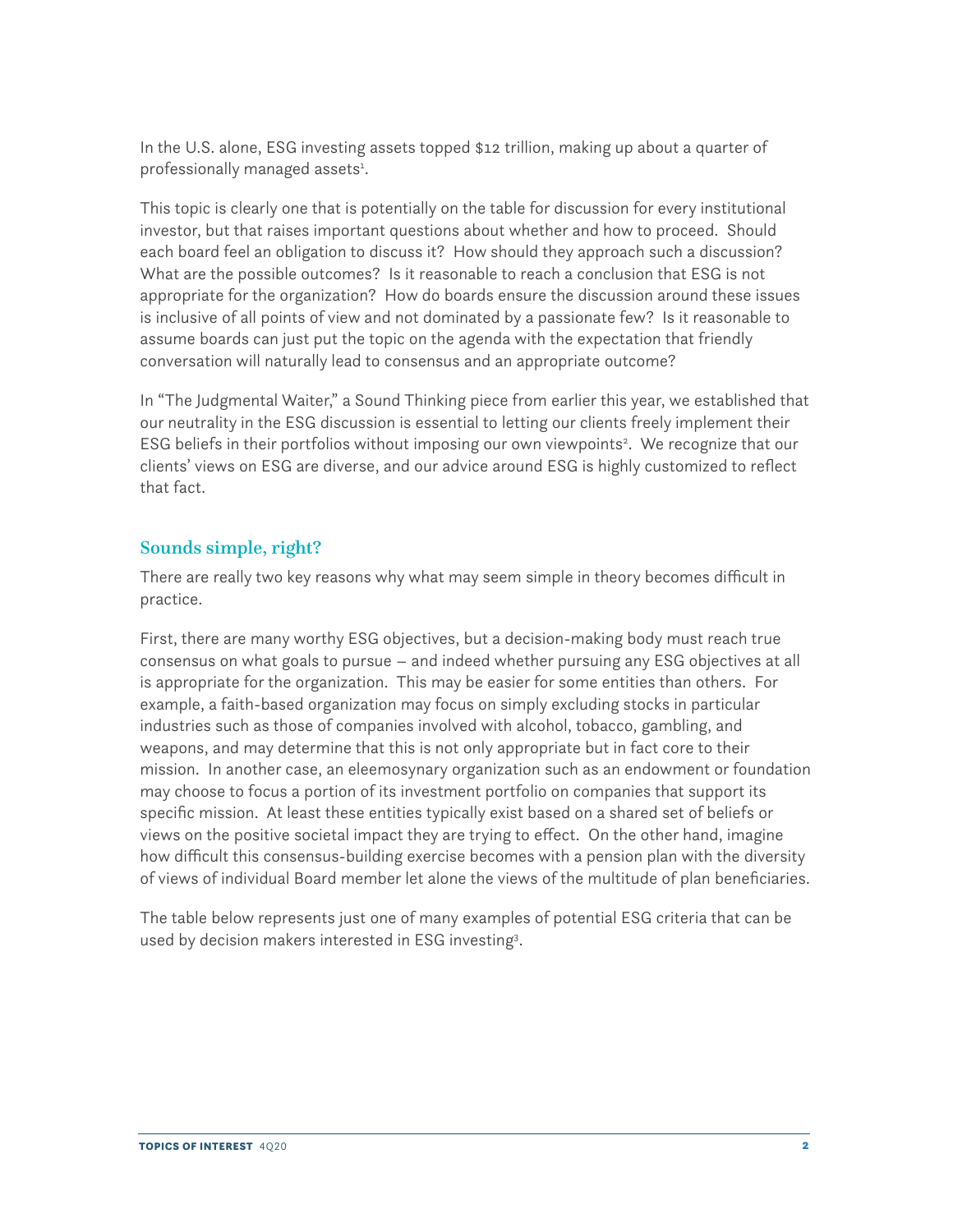#### POTENTIAL AREAS OF IMPACT

| <b>Environmental Issues</b>                                | <b>Social Issues</b>        | <b>Governance Issues</b>      |
|------------------------------------------------------------|-----------------------------|-------------------------------|
| Climate change and carbon emissions  Customer satisfaction |                             | <b>Board composition</b>      |
| Air and water pollution                                    | Data protection and privacy | Audit committee structure     |
| <b>Biodiversity</b>                                        | Gender and diversity        | <b>Bribery and corruption</b> |
| Deforestation                                              | Employee engagement         | <b>Executive compensation</b> |
| Energy efficiency                                          | Community relations         | Lobbying                      |
| Waste management                                           | Human rights                | Political contributions       |
| Water scarcity                                             | Labor standards             | Whistleblower schemes         |

While it is perhaps easy to agree on the merits of these high-level descriptors, it is also easy to see how a group of individuals might get bogged down trying to prioritize them and then further define them to a level of detail required for effective implementation within an investment program.

Which brings us to our second challenge, implemention. Investors tend to use six types of methods for integrating ESG considerations into the investment process. These methods are not mutually exclusive, and are as follows.

- **1. Exclusionary screening** is the oldest and most straightforward ESG method it is also known as negative screening. As the name implies, exclusionary screening refers to avoiding securities of companies or countries based on specific ESG criteria. For instance, excluding stocks of companies connected to alcohol, tobacco, or gambling products or services, or avoiding securities due to ethical, human rights, or environmental concerns.
- **2. Best-in-class selection** is an investment style that focuses on companies with strong or improving ESG metrics relative to industry or sector peers. Unlike the exclusionary screening method, best-in-class selection does not exclude entire categories of securities. Best-in-class selection is also known as positive selection or positive alignment.
- **3. Active ownership** refers to employing shareholder power to influence the activities or behavior of investee companies. Corporate engagement and proxy voting are the two primary tools for this approach. Note that active ownership is not necessarily synonymous with activist investing, as the latter tends to be a more aggressive and confrontational approach to advocating change.
- **4. Thematic investing** refers to focusing investments in themes or assets that address specific issues related to ESG, such as clean technology, renewable energy, food,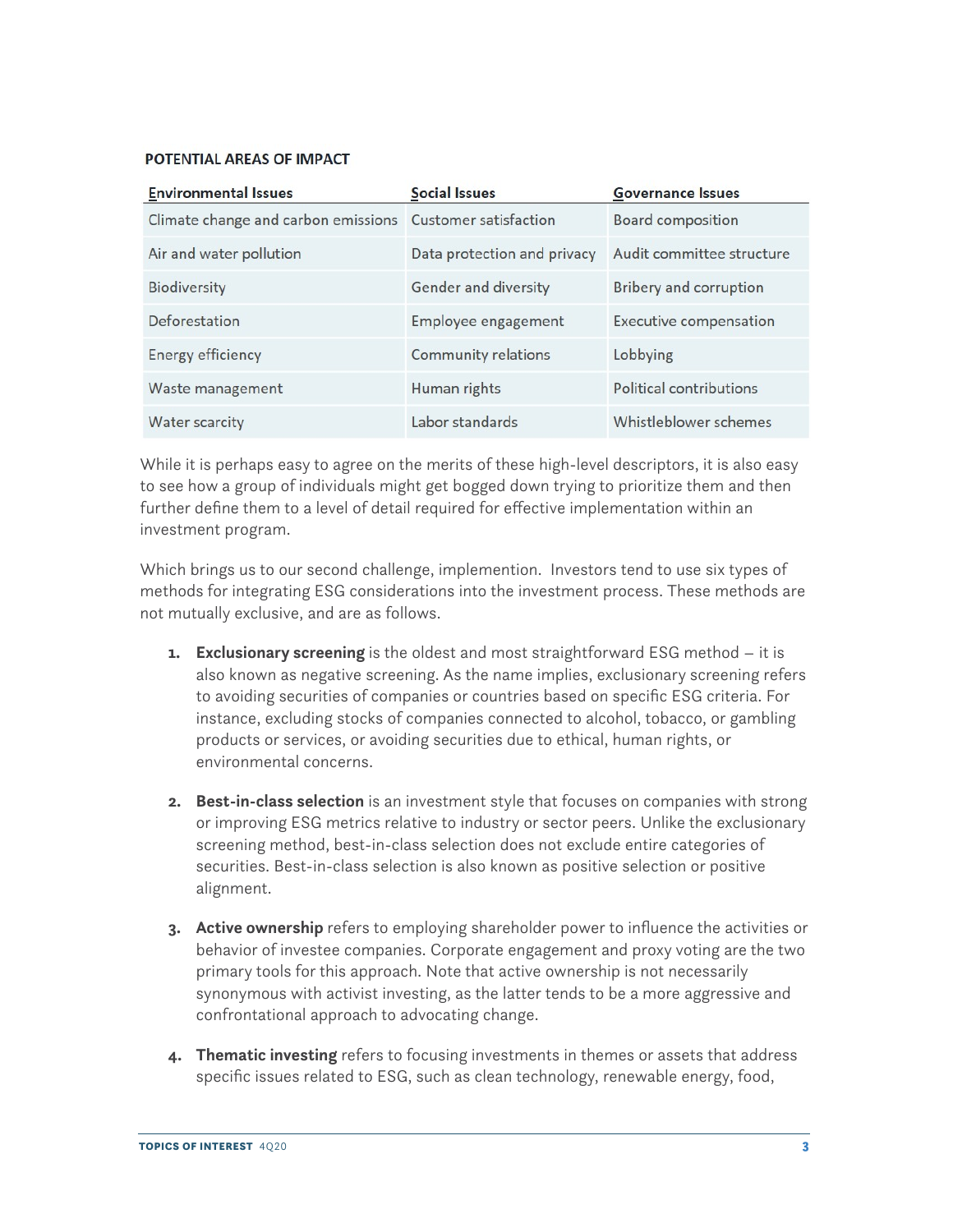water, education, health care, and agriculture. A thematic investing approach focuses on expected long-term trends that may be social, industrial, or demographic in nature.

- **5. Impact investing** involves investing with the primary goal of achieving specific and measurable social or environmental benefits in addition to a financial return. In fixed income, green bonds and social impact bonds, which finance environmental and social projects, respectively, are examples of dedicated impact investment vehicles.
- **6. ESG integration** refers to explicitly considering a range of sustainability and ESGrelated risks and opportunities in concert with traditional financial analysis. ESG integration is meant to create a more holistic approach, where ESG information is used throughout the investment process, from security selection and valuation to portfolio construction and risk management.

Not only must a decision-making body decide which of these approaches it will use to meet its ESG vision, it must also determine which portion of the investment portfolio to activate, address policy issues such as program objectives, governance, and performance monitoring, as well as update current investment mandates and select new ones, as appropriate. And all of the above should be continuously considered within the context of fiduciary duty -- with a changing regulatory environment it is important that the investor's legal advisors are in the loop in the discussion and that they are comfortable with whatever outcome reached.

# So now what?

All the challenges stated above can be managed and worked through by applying a comprehensive, common-sense, and step-by-step approach we go on to describe below. As described this approach assumes the decision-making body is considering ESG for the first time and uses a defined benefit pension fund as the selected investment entity, but its use is broadly applicable across plan types, and some of the steps may be abbreviated or ignored altogether, depending on the specific circumstances or current status of the decision-making body.

It is important to note this process does not imply or build momentum for any particular outcome at any step along the way. That is to say the best and most appropriate policy for any given organization, whether it is to do nothing or go all in, will be developed through open and honest discussion, respectful consideration of the views of all stakeholders, and a thorough evaluation of the attendant issues. The important thing is not the specific end destination reached, but the fact that the process by which it was reached was made in the right way and the appropriate issues considered.

#### **PHASE 1 – TELL ME ABOUT IT**

Before making any final decisions, or even entering into active discussion, the Board should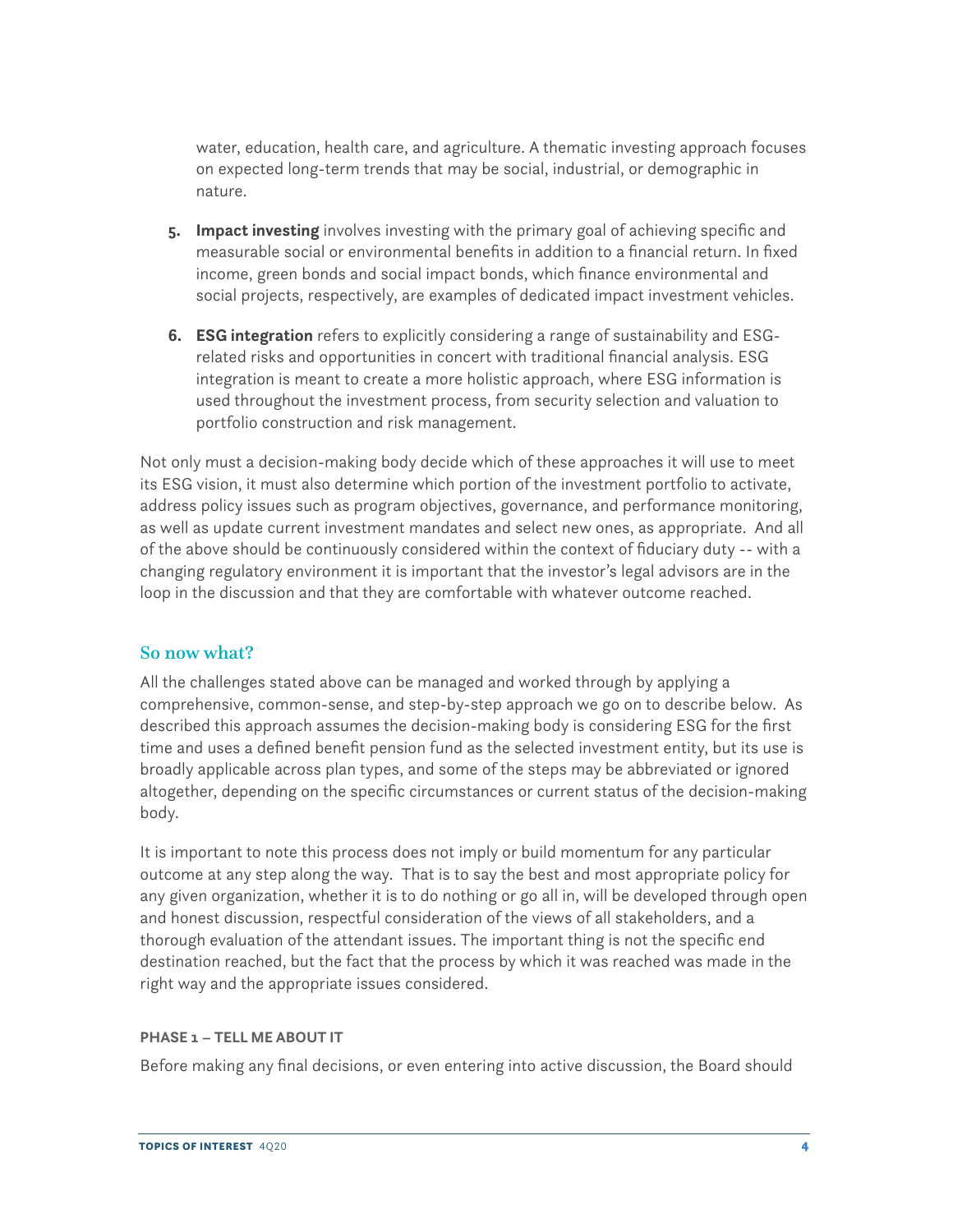be thoroughly educated on the issues surrounding ESG and the implementation of an ESG program. Education topics to consider include:

- $-$  History of ESG
- $-$  Terminology
- $-$  Areas of impact
- $-$  Fiduciary implications
- $-$  Legal implications
- $-$  Recognition of different stakeholders
- Investment program implications
- $-$  Potential investment performance implications and performance drivers
- $-$  Implementation approaches, including differences across asset classes
- $-$  Implementation planning

Education may be provided in part or in whole by the plan's investment consultant if they possess sufficient expertise, and subject matter experts may be called upon to address specific topics in greater depth. Both investment and legal components need to be understood, as guidance from regulators in this space has changed through time. It is important to find objective, neutral third parties to conduct the education so as not to introduce bias into the process -- there is a fine line between education about the issues and advocacy for certain specific approaches. The Board may choose to devote an entire session to the topic of ESG education, followed by facilitated discussion. Here, a skilled (and again neutral) third-party facilitator can apply structure and guidance to ensure all viewpoints are expressed and help drive the Board to consensus around shared beliefs and appropriate next steps.

At this point, appropriate next steps may include the adoption of an ESG-neutral policy or further consideration of what type of affirmative ESG program may be appropriate for the organization. If the former, the process ends with codification of the consensus viewpoint. If the latter, additional steps are required.

#### **PHASE 2 – BEST LAID PLANS**

If following sufficient education and thorough discussion, the Board chooses to proceed towards adopting a non-neutral ESG policy, a high-level project plan should be developed that includes key project stages, a timeline, and roles and responsibilities. The project plan becomes a living document that is flexible and adaptable, and detail will be added as the initiative evolves and issues are identified and resolved. We recommend a formal project management framework to ensure the process runs smoothly and that it is appropriately viewed as a significant change to the way the organization approaches investments.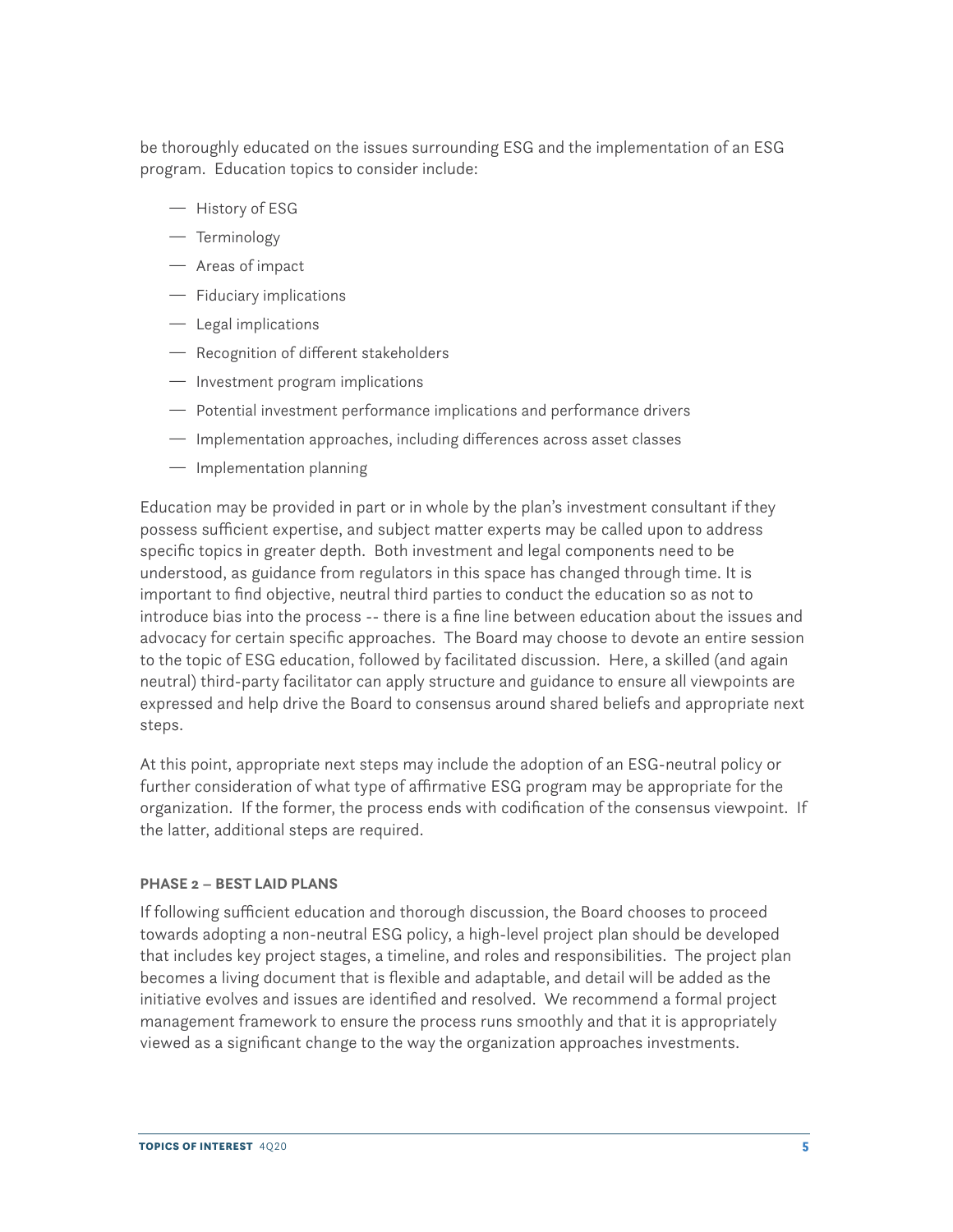#### **PHASE 3 – MISSION IMPOSSIBLE**

This critical step is all about reaching further consensus on what positive outcomes the decision-making body will be trying to achieve, and this may be the most difficult part of the entire process. A first step is to carefully consider which stakeholders will have input into the decision. For a pension plan for example, will the collective view of plan participants be given consideration, or will the Board take full responsibility for prioritizing the value of various ESG objectives? If participants are included, a reasonable approach may be to implement a well-designed survey to get the general sense of priorities of the broad participant population, which may become an input into the decision-making process.

A dedicated Board meeting led by a trained facilitator is an efficient means to drive consensus regarding which priorities to pursue. The key activities to follow in such a session are:

- $-$  Identify the possible areas of impact (those listed above or the U.N. Sustainable Development Goals are a good starting point);
- <sup>-</sup> Conduct a selection exercise (we prefer a structured individual selection followed by structured aggregation to elicit and consider all existing viewpoints); and
- $-$  Through this gain a sense of the Board's initial prioritization, which is then followed by clarifying discussion to obtain the necessary level of detail (should include an attempt to identify potential unintended consequences).

The output of this session is then converted into a clearly articulated mission statement that acts as the guiding principle for the entire ESG program. The mission statement includes and is supported by specific and measurable goals, which provide context for additional elements of the plan's investment philosophy contained in the Investment Policy Statement, (e.g., "We endeavor to identify and participate in investment opportunities that help us achieve our target rate of return and also have a positive impact on global society without harming the environment."). It is important again to note that throughout this process there is not a perception that a particular conclusion is "the right answer". The end result must be one reached by true consensus, as all Board members must abide by the final ESG policy going forward and will have to be able to support that ESG policy to other stakeholders once implemented.

#### **PHASE 4 –BY DESIGN**

Once the mission statement is complete, the next step is to create the portfolio design elements through which the mission will translate to changes to the actual investment portfolio. Activities during this stage include:

- $\overline{\phantom{a}}$  Identify the asset classes most suited to achieving the specific goals articulated in the newly created mission statement;
- $\overline{\phantom{a}}$  Conduct quantitative modeling to estimate risk/return impact of various implementation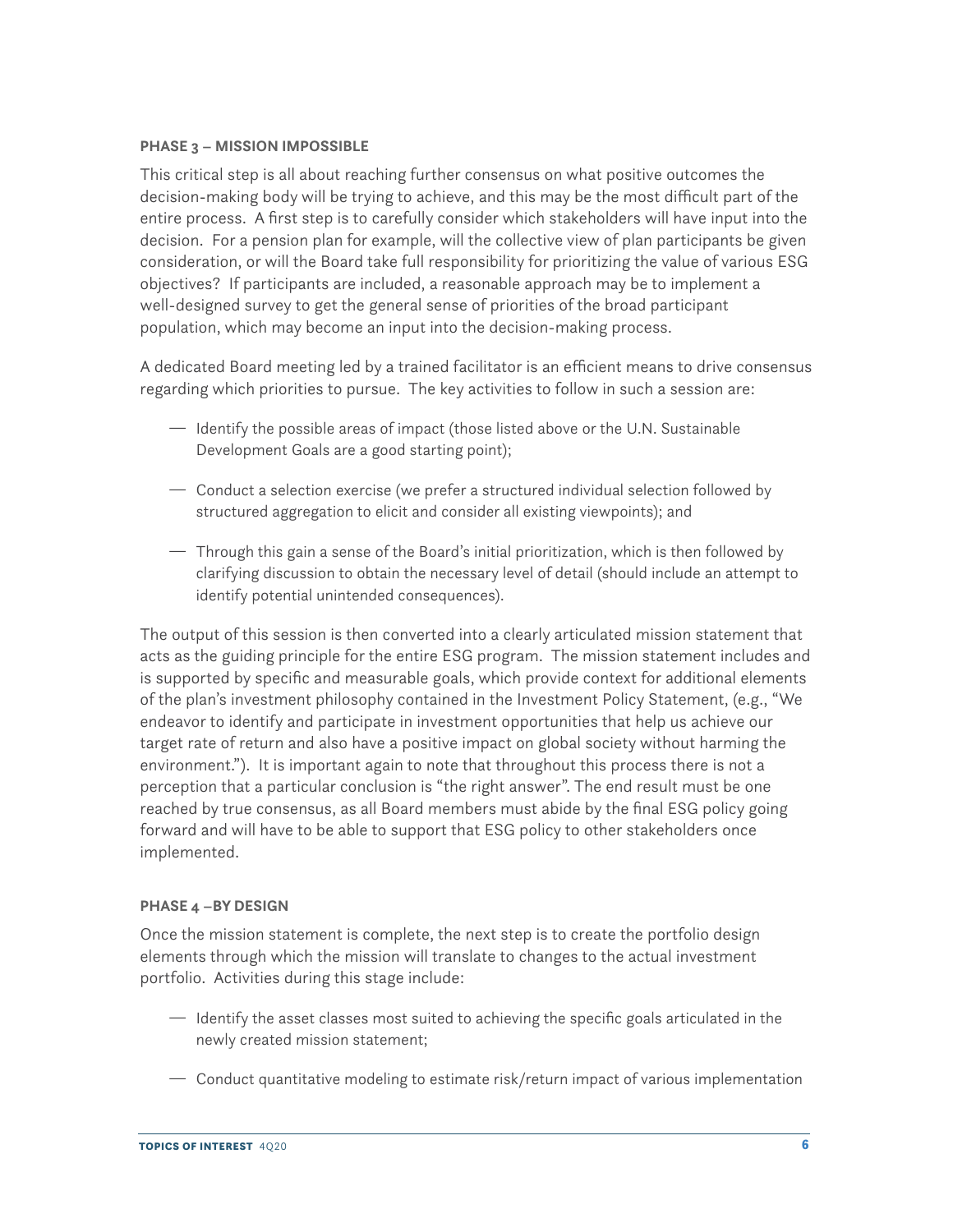scenarios; and

<sup>-</sup> Narrow implementation options to those most appropriate to the implementation scenarios defined above.

For example, if the stated mission is to improve environmental sustainability, and one of the specific goals is to alleviate water scarcity, then a reasonable change to the portfolio may be to apply the "Positive/Best-in-Class Screening" implementation approach by initiating a private equity investment in a water technology fund.

Another example may be if the stated mission is to improve social well-being with a specific goal of reducing child labor around the world, then a reasonable change to the portfolio may be to apply the "Negative/Exclusionary Screening" implementation approach to companies known for using child labor at any point along their supply chain.

The output of this step is an ESG investment strategy that describes what level of assets within which asset classes will be utilized to achieve the stated mission, as well as what implementation approach(es) will be used for each part of the portfolio identified. There may be conclusions drawn during this exercise which causes the Board to reflect on the practicality of the approach being proposed: if this is the case then further discussion of the goals of the program is appropriate. Part of this design conversation should involve an understanding of the tools that will be used to monitor compliance with the new approach being adopted.

Once the new investment strategy is approved, the Investment Policy Statement is updated to reflect the new program elements. Areas of the IPS which will likely be impacted include:

- $-$  Investment Philosophy;
- Enterprise Objectives;
- <sup>-</sup> New section on ESG Program, including monitoring the success of the program; and
- Performance Monitoring.

#### **PHASE 5 – SPREAD THE WORD**

While we list this as a discrete step, experienced project managers know that otherwise well-implemented initiatives often fail because of poor communication. A detailed communication plan should be developed at about this stage of the process. The plan will identify key stakeholder groups, develop key messaging for each, and assign timing, media, and individual responsibility for delivery of key messaging. Also, management and implementation of the communication plan should be assigned to a single, senior person within the organization.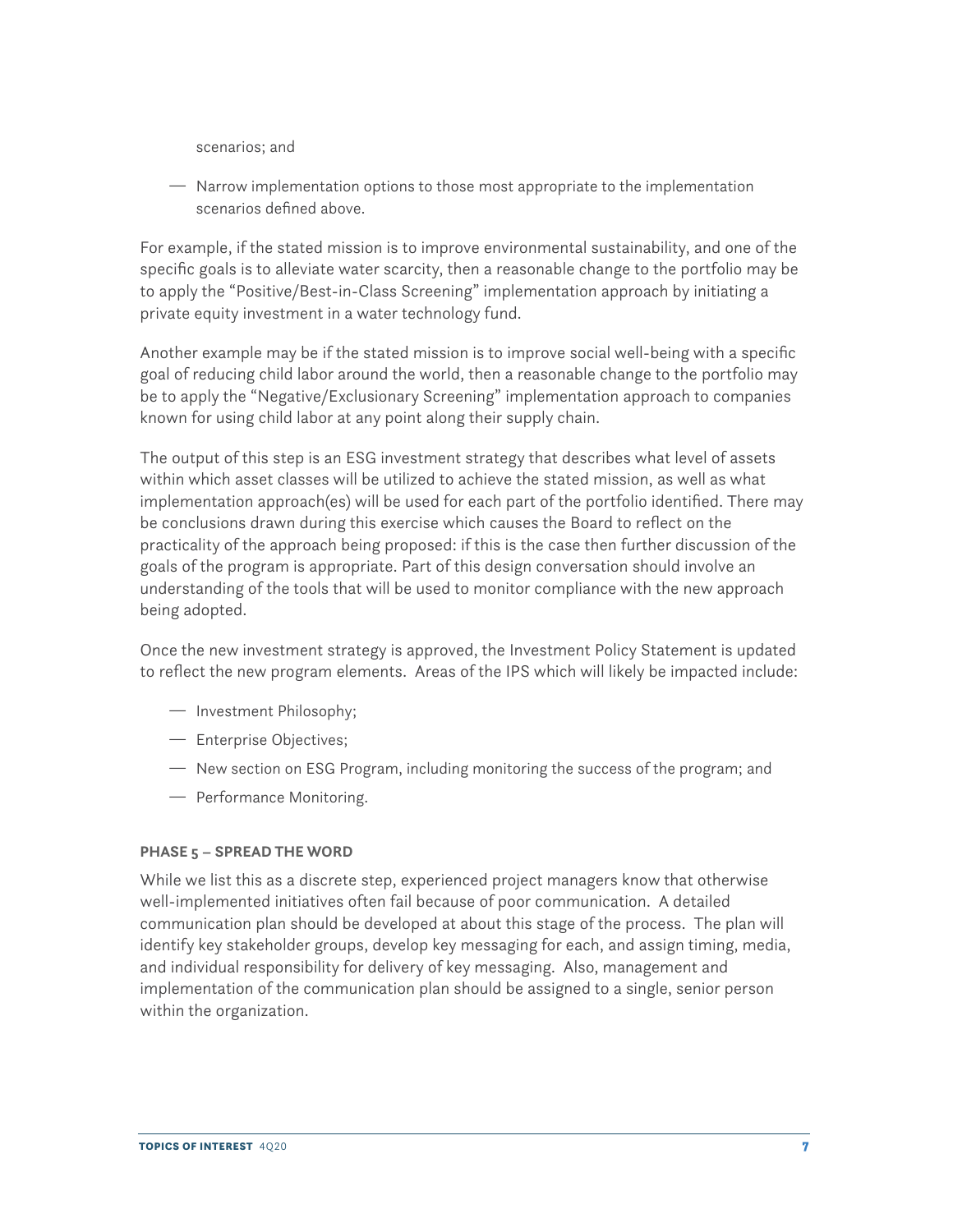#### **PHASE 6 – BACK TO THE DRAWING BOARD**

Now that we know what the future portfolio will look like, the investor will need to develop a detailed implementation plan that takes the portfolio from the current state to the new future state. Additional details to be added to the plan include a gap analysis and a staged timeline of activities required to fill the identified gaps, such as:

- Revising current manager mandates;
- $-$  Conducting searches for new managers;
- $-$  Transitioning assets; and
- $-$  A regular schedule for assessment as to outcomes achieved from the new approach.

## **Conclusion**

While discussing ESG can seem daunting and controversial, if one follows a disciplined approach, taking it one step at a time and carefully working to ensure all voices are heard and the broader implications understood, an end state can be achieved where the investment program reflects the consensus of key stakeholders on the subject of ESG, and where that end consensus is both in line with the goals of the organization and compatible with the broader fiduciary and financial obligations involved. The key steps to achieving such an end state are: educate Board on ESG issues; identify core values; determine implementation approach; codify as investment policy; implement; and communicate. Naturally, the devil in this process is in the details, as many of the issues are controversial ones where reasonable people may disagree but an experienced advisor acting in the best interest of the client, rather than simply promoting a particular point of view on the issues involved, can effectively facilitate the decision-making body through the entire process.

#### Notes & Disclosures

- *1. Source: US SIF Foundation's 2018 Report on US Sustainable, Responsible and Impact Investing Trends*
- *2. Source: Toner, Ian. "The Judgmental Waiter: Who Decides? ESG in Institutional Investing." Sound Thinking, March 2020*
- *3. Source: CFA Institute, ESG Issues in Investing: A Guide for Investment Professionals*

*Past performance is no guarantee of future results. This report or presentation is provided for informational purposes only and is directed to institutional clients and eligible institutional counterparties only and should not be relied upon by retail investors. Nothing herein constitutes investment, legal, accounting or tax advice, or a recommendation to buy, sell or hold a security or pursue a*